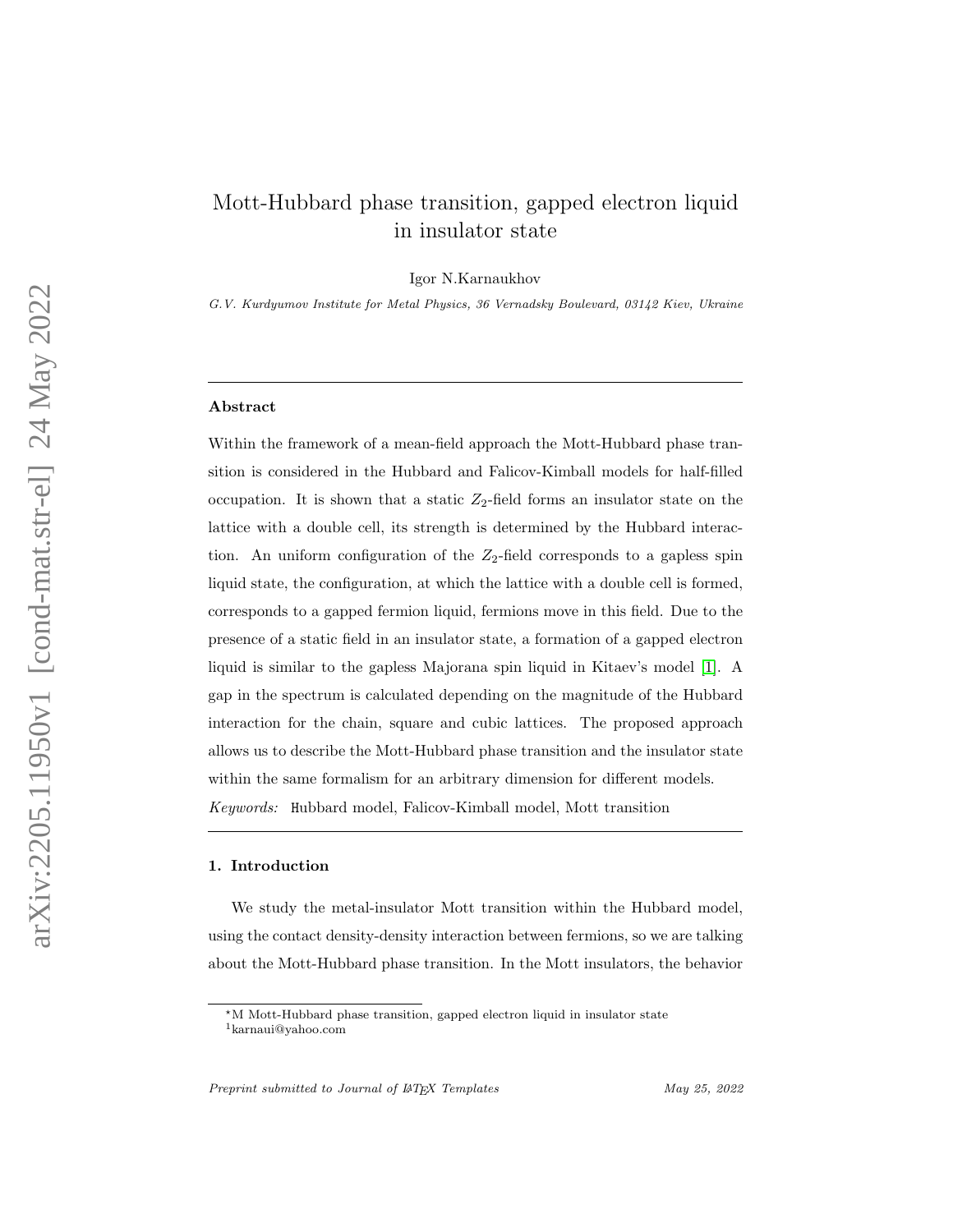of an electron liquid is understood as a cooperative many-electron phenomenon, nature of which, unfortunately, is still not clear. The greatest progress has been made in obtaining an exact solution of the Hubbard chain [\[2\]](#page-11-1), which, however, did not make it possible to understand the peculiarities of the Mott-Hubbard phase transition for an arbitrary dimension. This simple model (at first glance) exhibits a rich phase diagram with a striking set of phases and regimes.

We still do not know a criterion of the Mott-Hubbard phase transition. So, realization of perfectly nested Fermi surfaces at a half-filled occupation [\[3,](#page-11-2) [4\]](#page-11-3) can not be criterion of the Mott-Hubbard phase transition. Firstly, the interaction is not taken into account in this case, and in the limit of strong interaction it is this interaction that determines a dielectric gap, secondly, if perfect nesting is not realized, this does not mean that the insulator state cannot be realized either. The criterion must take into account the parameters of the model such, a constant of the interaction, filling, hopping integral for the nextnearest neighbors (for an extended model). Even at a half-filled occupation, the calculations according to the Hubbard model give different results, and significantly (see review [\[5\]](#page-11-4)). The reason is simple, we still have not understood the peculiarities of behavior of the Mott-Hubbard transition.

We declare that the Mott-Hubbard phase transition can be described as formation a insulator state on the lattice with a double cell, a electron liquid in insulator state is similar to the Majorana spin liquid. We have considered a two-component mean field, one of which corresponds to a static  $Z_2$ -field, its amplitude is determined by an interaction strength. Turns out that the energy minimum is achieved by an uniform  $Z_2$ -field configuration, which corresponds to a lattice with a double cell. An electron liquid is free electrons moved in a static  $Z_2$ -field. In contrast to the Majorana spin liquid [\[1\]](#page-11-0) an electron liquid in an insulator state is gapped and non-topological. An uniform configuration of a  $Z_2$ -field forms the insulator state with a spin- or charge-antiferro-order. A stability of the configuration of the  $Z_2$ -field is a criterion of the realization of an insulator state at the Mott-Habbard phase transition.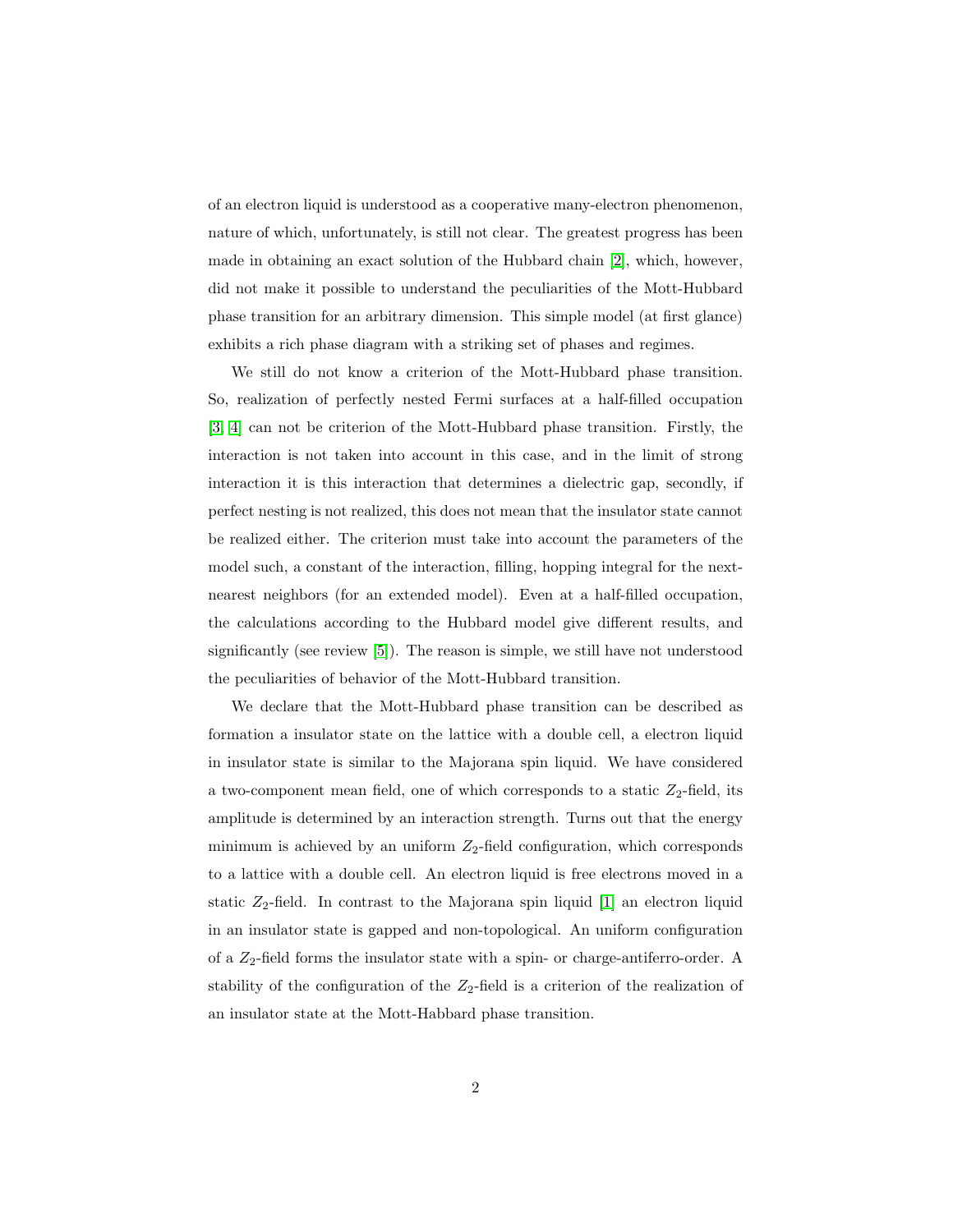# 2. The Hubbard model

The Hamiltonian of the Hubbard model has the well-known form  $\mathcal{H}_{Hub}$  =  $\mathcal{H}_0 + \mathcal{H}_{int}$ 

$$
\mathcal{H}_0 = -\sum_{\langle i,j \rangle} \sum_{\sigma=\uparrow,\downarrow} c^{\dagger}_{i,\sigma} c_{j,\sigma} - t \sum_{\langle i,j \rangle > \sigma=\uparrow,\downarrow} c^{\dagger}_{i,\sigma} c_{j,\sigma},
$$
  

$$
\mathcal{H}_{int} = U \sum_j n_{j,\uparrow} n_{j,\downarrow}, \tag{1}
$$

where  $c_{j,\sigma}^{\dagger}$  and  $c_{j,\sigma}$  are the Fermi operators that determine the electrons on a site  $j(\sigma = \uparrow, \downarrow)$  is the spin of the electron),  $n_{j,\sigma} = c_{j,\sigma}^{\dagger} c_{j,\sigma}$  denote the density operators, U is a magnitude of an on-site Coulomb repulsion, 1, t and  $z_1$ ,  $z_2$ are the hopping integrals of electrons between nearest, next-nearest neighbors and the numbers of nearest, next to nearest neighbors, respectively. Below we consider the models for a simple symmetry of the dimension D: the chain, square and cubic lattices.

#### 2.1. A repulsion interaction

In section "Methods" we have shown that  $\Lambda$  – and  $\lambda$ -components of the mean field are determined by the magnitude of the on-site Hubbard interaction. A static  $Z_2$ -field, connected with  $\Lambda$ -component, forms the ground state in an insulator state. Numerical analysis of Eqs (7) shows that, at half-filled occupation for  $t = 0$ , arbitrary  $\Lambda$ ,  $\lambda$ , an uniform configuration of the  $Z_2$ -field corresponds to the ground state of an electron liquid in an insulator state [\[1,](#page-11-0) [6,](#page-11-5) [7,](#page-12-0) [8\]](#page-12-1). In contrast to the gapless Majorana spin liquid [\[1\]](#page-11-0), where in the ground state a free  $Z_2$ -field configuration with the same quantum flux through the hexagon is realized and a lattice cell does not change, this configuration corresponds to lattice with a double cell. The electron liquid state with a double cell in gapped. At half-filled occupation for  $t = 0$  an insulator state is stable one for arbitrary values of  $\Lambda$ and  $\lambda$ . With increasing doping the double lattice cell becomes unstable, a small doping does not kill this  $Z_2$ -field configuration.

Below we will analyse the phase transition at half-filling in detail. At  $T=0K$ the system of equations which correspond to a saddle point of the action  $S(8)$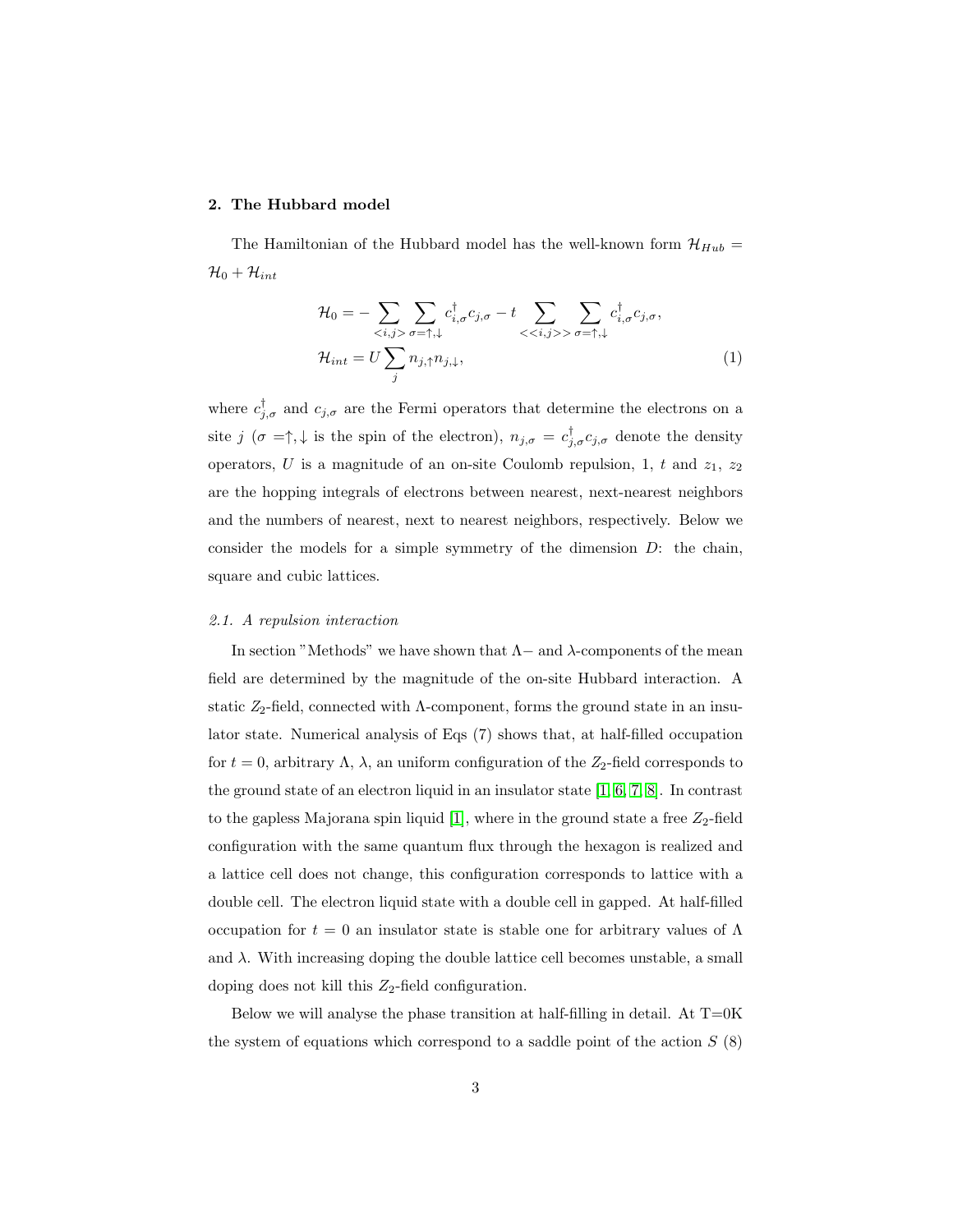has the following form

$$
\frac{\Lambda}{U} - \frac{\Lambda}{4N} \sum_{\mathbf{k}} \left( \frac{1}{\varepsilon_{+}(\mathbf{k})} + \frac{1}{\varepsilon_{-}(\mathbf{k})} \right) = 0,
$$
  

$$
\frac{\lambda}{U} - \frac{1}{4N} \sum_{\mathbf{k}} \left( \frac{\lambda + |w(\mathbf{k})|}{\varepsilon_{+}(\mathbf{k})} + \frac{\lambda - |w(\mathbf{k})|}{\varepsilon_{-}(\mathbf{k})} \right) = 0,
$$
 (2)

where N is the number of lattice sites, the components of the  $\lambda$ -field are determined by the value of U. We also taking into account that the lattice in insulator state has a double cell.

Numerical analysis of Eqs (2) shows that, the solutions for  $\Lambda$  and  $\lambda$  are  $\Lambda \neq 0, \lambda = 0$  and  $\Lambda = 0, \lambda \neq 0$ , the first solution  $\Lambda \neq 0, \lambda = 0$  corresponds to the minimum of the energy. This solution conserves the particle numbers of electrons with different spin, that takes place in the Hamiltonian (1). A solution  $\Lambda \neq 0$  and  $\lambda \neq 0$  is not realized for given U.  $\Lambda_j$  variable is associated with the operator  $n_{\mathbf{j}, \uparrow} - n_{\mathbf{j}, \downarrow}$ , thus the spin antiferro order is realized in the insulator state. We will analyze the formation of a gap in the electron spectrum at halffilled occupation and focus our attention on opening the gap with increasing the interaction strength in the chain and square, cubic lattices. In the case of the weak interaction  $U \to 0$ , we obtain the solution for the gap  $\Delta \simeq G \exp(-2\pi/U)$ for the chain  $[4]$ , where G is the pre-exponential factor determined by cutoff and  $\Delta \to U$  in strong coupling limit. We can compare with an exact solution of the Hubbard chain, where  $\Delta = \frac{16}{U} \int_1^{\infty} dx \frac{\sqrt{x^2 - 1}}{\sinh(2\pi x/U)}$  [\[2,](#page-11-1) [9\]](#page-12-2), and the asymptotic expressions at  $U \to 0$   $\Delta = 8\sqrt{U}/\pi \exp(-2\pi/U)$  (see in Fig [1a](#page-4-0))) and for large U  $\Delta = U - 4 + 8 \ln 2/U$ . To visually illustrate the calculations of the dependence of the gap value in the quasi-particle spectrum depending on the interaction strength. In Figs 1 the calculations of gap are presented for the chain a), square b) and cubic c) lattices. In Fig 1 a) the exact solution is shown also for comparison. A minimal value of an on-site repulsion  $U_c$  at which the gap in the spectrum opens is equal to 2.872 for square and 5.187 for cubic lattices. The value of the interaction strength  $U_c$  is an important characteristic of the phase transition.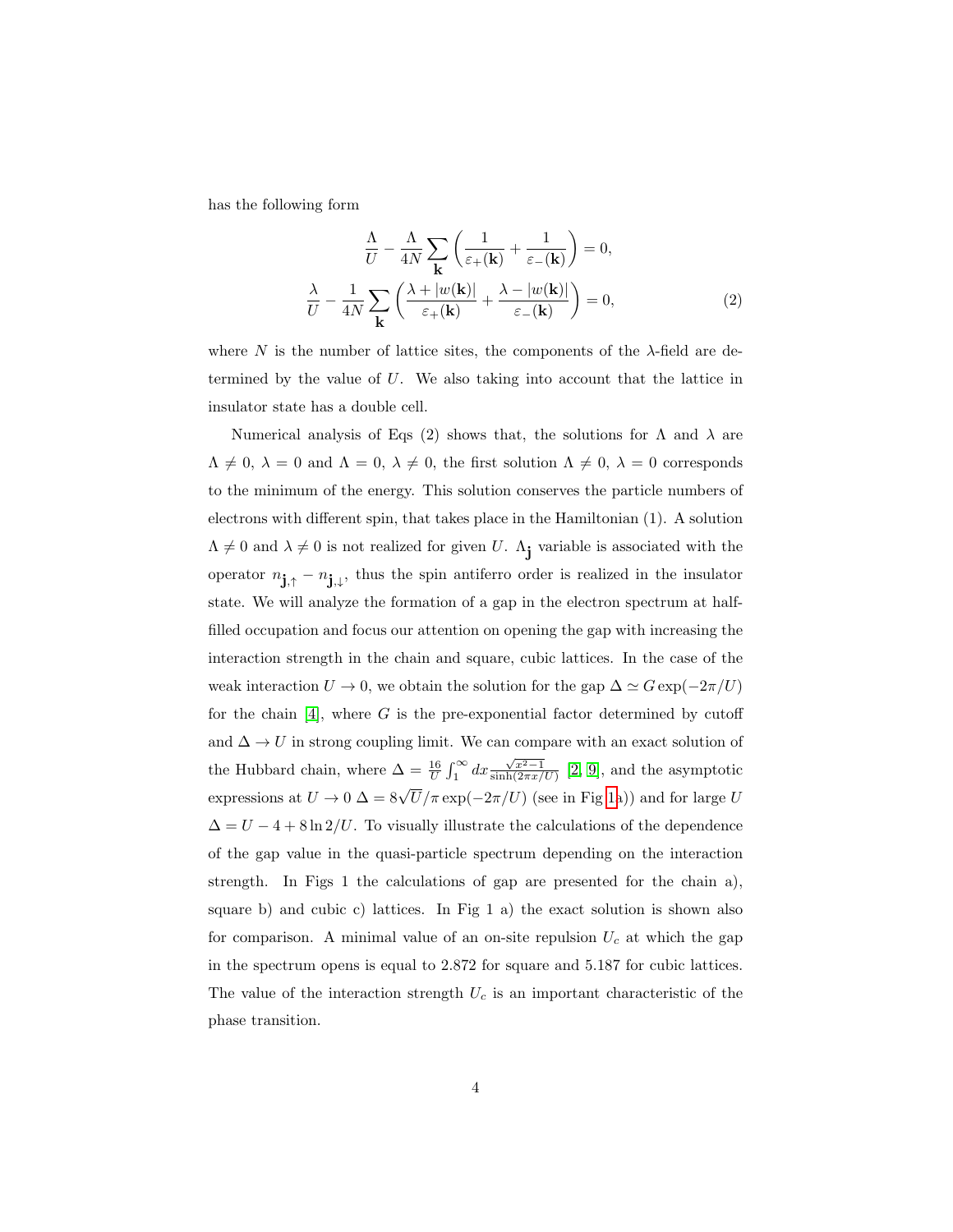

<span id="page-4-0"></span>Figure 1: (Color online) The gap  $\Delta$  as a function of U calculated in the Hubbard model at half-filled occupation for the chain a) (the exact solution is presented for comparison), square b),  $U_c = 2.872$  and cubic c)  $U_c = 5.187$  lattices.

#### 2.2. Nearest- and next-nearest hoppings

With increasing the value of the hopping integral of electrons between nextnearest neighbors t, the lattice with a double cell becomes unstable. Thus, at half-filled occupation in the region of low Λ-values, the state becomes unstable at  $\frac{z_2t}{z_1} > \frac{1}{2}$ , at the same time it is stable for arbitrary  $\Lambda$  and  $\lambda$  at  $\frac{z_2t}{z_1} < \frac{1}{2}$ . For the simple structures, such chain, square and cubic lattices  $z_1 = z_2$  the criterion of the stability of an insulator state with a double lattice cell is reduced to  $t < \frac{1}{2}$ . The behavior of an electron liquid in an insulator state is different at small  $t < t_c$  and large  $t > t_c$ . The value  $t_c$  is determined as maximal value of the hopping integral for electrons between next-nearest neighbor lattice sites at which the gap in the quasi-particle spectrum opens for  $\Lambda \to 0$ , so for the chain  $t_c = 0.32$  and  $t_c = 0.125$  for the square and cubic lattices. At  $t > t_c$  the gap opens for a finite value of Λ.

The quasi-particle spectrum is not symmetric about zero energy, the energies  $\pm \varepsilon_{\pm}(\mathbf{k})$  (9) are shifted by the term  $\delta \varepsilon(\mathbf{k}) = -2t \sum_{\alpha}^D \cos(2k_{\alpha})$ , namely  $\delta \varepsilon(\mathbf{k}) \pm \varepsilon_{\pm}(\mathbf{k})$ . A term  $\delta \varepsilon(\mathbf{k})$  enters additively into the formula for the excitation energies, so Eqs  $(2)$  do not change when taking into account t. And as a result, the value of the gap  $\Delta$  does not depend on t for  $t < t_c$ , wherein the chemical potential is shifted by a value  $2Dt$  at  $\Lambda \to 0$ . The value  $U_c$  as a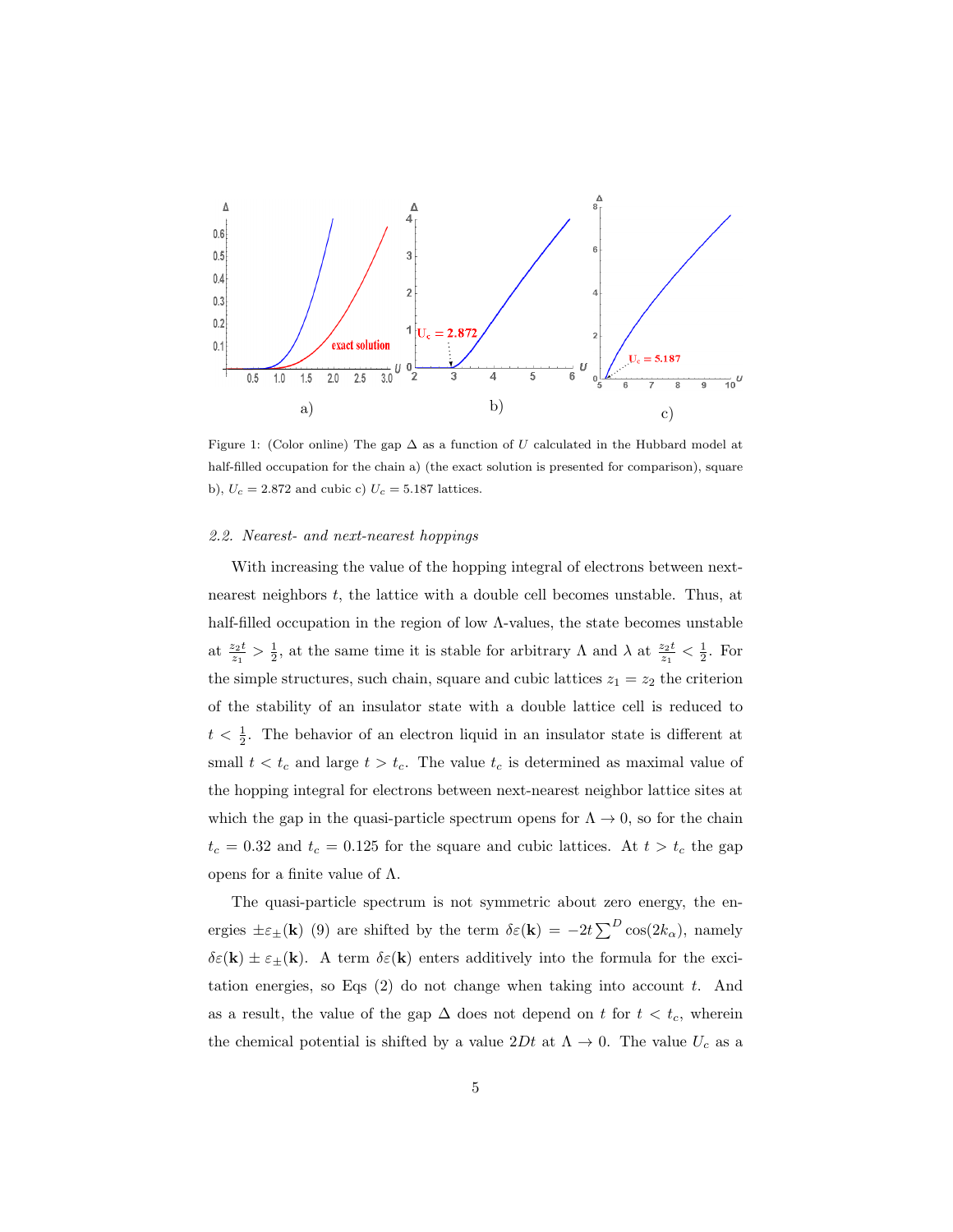

Figure 2: (Color online) Critical value  $U_c$  as a function of t calculated in the Hubbard model with nearest- and next nearest hoppings at a half-filled occupation for the chain (1D), square (2D) and cubic (3D) lattices.

function of t, where t changes in an interval  $0 < t < 1/2$ , is shown in Fig.2. As expected, the value of  $U_c$  increases with t, but only for  $t > t_c$ . The behavior of the electron liquid in the chain also differs sharply from the 2D and 3D model, an insulator state is also realized for arbitrary  $t < \frac{1}{2}$ .

#### 2.3. An attractive interaction

The systems of Eqs (7) and (10) have the same structure, so the results of numerical analysis show, that the Z<sub>2</sub>-field with variables  $\Omega_j = \pm \Omega$  at  $\omega_j = \omega$  and  $t = 0$  corresponds to the minimum of the energy for an uniform configuration of  $\Omega_j = \Omega$ ,  $\Omega_{j+a} = -\Omega$ . At  $t = 0$  this configuration corresponds to the minimum of the energy for arbitrary values of  $\Omega$  and  $\omega$ .  $\Omega \neq 0$  defines the Z<sub>2</sub>-field, which forms the phase state of an electron liquid on the lattice with a double cell, the spectrum of the quasi-particle excitations is degenerated with energies  $E_{\pm}(\mathbf{k}) = \pm \sqrt{4\Omega^2 + |\omega|^2 + |w(\mathbf{k})|^2}$ .  $\Omega$  and  $\omega$  components of the mean field determine the gap in the spectrum, their solutions are defined by the system of the self-consistent equations.  $\Omega_j$  variable is related to the density operator  $n_{\mathbf{j},\uparrow}+n_{\mathbf{j},\downarrow}$ , thus the charge antiferro order is realized at  $\Omega \neq 0$ . In contrast to the repulsive Hubbard interaction, where nontrivial solution with  $\Lambda\neq 0$  and  $\lambda\neq 0$ does not satisfy self-consistent equations (2), a solution  $|\omega| = 2\Omega$  also satisfies the corresponding system of equations. At  $|\omega| = 2\Omega$  the system of equations is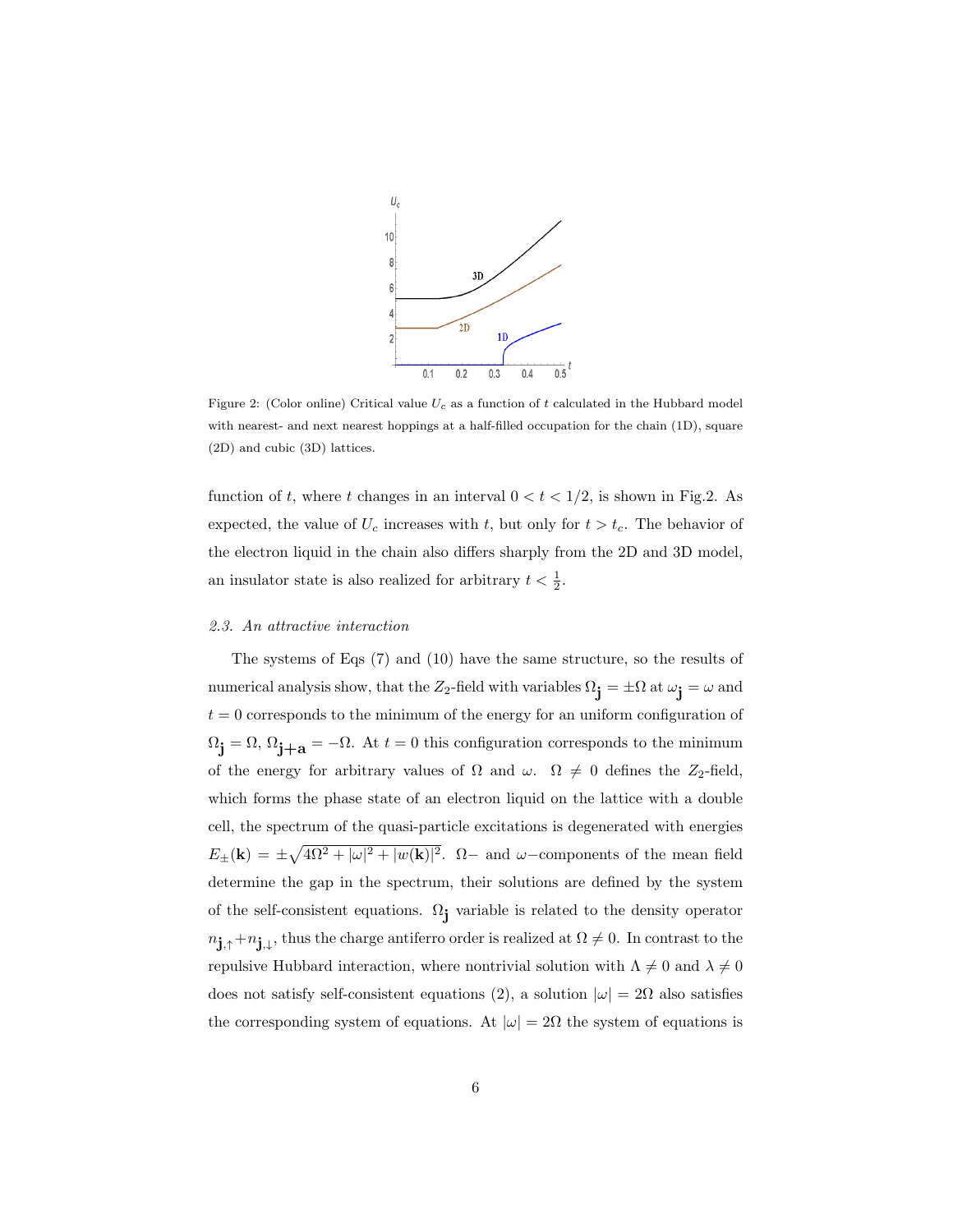reduced to the following equation

$$
\frac{\omega}{U} - \frac{\omega}{2N} \sum_{\mathbf{k}} \frac{1}{\varepsilon(\mathbf{k})} = 0,
$$
\n(3)

where  $\varepsilon(\mathbf{k}) = \sqrt{2|\omega|^2 + |w(\mathbf{k})|^2}$ .

The energy of an electron liquid is a monotonically decreasing function of  $\omega$ , value of U is a monotonically increasing function of  $\omega$  for arbitrary model dimension. A state, in which the charge and superconducting orders are mixed, has a higher energy (for a fixed U, it corresponds to an energy with  $\omega$  to  $\sqrt{2}$ less), than a state with only charge or superconducting order, so it is not stable. The energies of states with the charge or superconducting order are degenerate, nevertheless, the charge order is most likely to be realized, since the  $Z_2$ -field in this case does not break the symmetry of the Hamiltonian (1), reflects global charge conservation. In this case the effective Hamiltonian is closer to the initial one (1), so it more adequately describe the ground state and low-energy excitations. These arguments do not work for non-equilibrium state of the Hubbard model at half-filling [\[10\]](#page-12-3). Should be noted also that the value of  $U_c$  at which the gap opens is the same as for the model with the repulsive interaction, therefore we can not say about the superconducting state in the case of a weak interaction.

## 3. The Falicov-Kimball model

Recall the Hamiltonian of the Falicov-Kimball model  $\mathcal{H}_{FK}$ 

$$
\mathcal{H}_{FK} = -\sum_{\langle i,j \rangle} c_i^{\dagger} c_j + \epsilon \sum_j d_j^{\dagger} d_j + U \sum_j c_j^{\dagger} c_j d_j^{\dagger} d_j, \tag{4}
$$

where  $c_j$  and  $d_j$  are the spinless Fermi operators that determine the s- and dfermion states on a site j,  $\epsilon$  is the energy of one-particle d-states,  $U > 0$  defines a contact interaction between s- and d-fermion states.

At half-filled occupation when the energy of one-particle d-states lies on the Fermi energy or into a gap of the quasi-particle spectrum, the gap opens and an insulator state is realized [\[11,](#page-12-4) [12\]](#page-12-5). The two component  $\lambda$ -field is determined by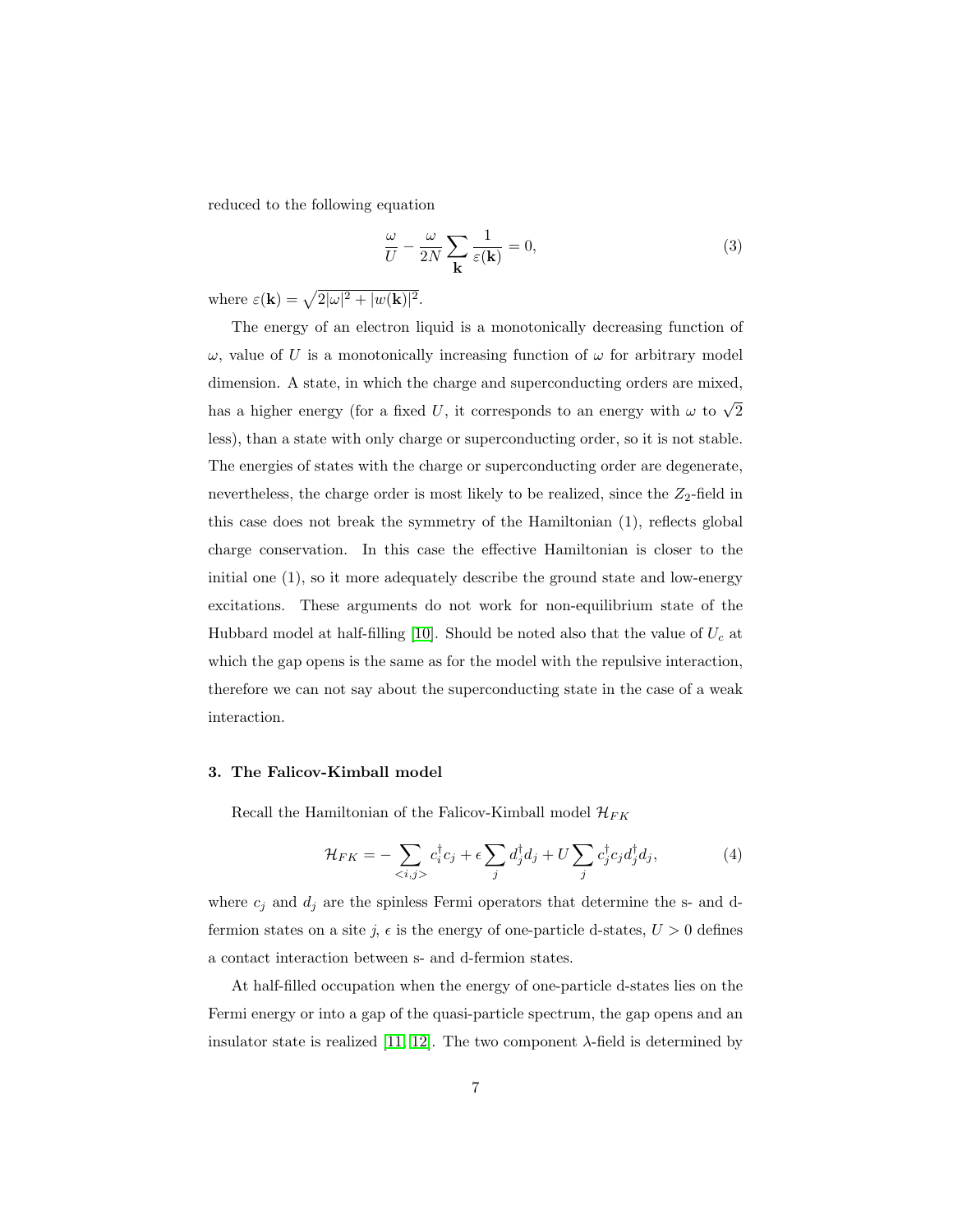an analogous for the Hubbard model with repulsion interaction, where  $c_{j,\uparrow} \rightarrow$  $c_j, c_{j,\downarrow} \to d_j$  with hopping integrals of fermions between the nearest-neighbor sites equaled to one for s- and zero for d-fermions. In an insulator state a Λcomponent of the mean field realises an electron liquid state on the lattice (or chain in one dimension) with a double cell. The spectrum of the quasi-particle excitations is symmetric about zero energy at  $\epsilon = 0$  and includes four branches

$$
\epsilon_{\pm}^{2}(\mathbf{k}) = 4\Lambda^{2} + |\lambda|^{2} + \frac{1}{2}|w(\mathbf{k})|^{2} \pm \frac{1}{2}|w(\mathbf{k})|\sqrt{4|\lambda|^{2} + |w(\mathbf{k})|^{2}}.
$$
 (5)

In a saddle point approximation the amplitudes of the mean field are determined by equations which are similar to  $(2)$ . The interaction strength U determines a  $\Lambda$ -value, the value of which does not depend on  $\epsilon$  at half-filled occupation and is calculated from the first equation in (2) with the change of  $\varepsilon_{\pm}(\mathbf{k}) \to \varepsilon_{\pm}(\mathbf{k})$ . Numerical analysis shows that the solution with  $\Lambda \neq 0$  and  $\lambda \neq 0$  is not realized (as in the Hubbard model with repulsion), the solution  $\Lambda \neq 0, \lambda = 0$  corresponds to the minimum of the energy, and the spectrum (5) includes dispersion  $\epsilon_s(\mathbf{k}) = \pm \sqrt{4\Lambda^2 + |w(\mathbf{k})|^2}$  and dispersionless  $\epsilon_g = \epsilon \pm 2\Lambda$ branches of excitations. When the energy of one-particle d-states lies into the gap, this level splits. Results of calculations of the gap  $\Delta = 4\Lambda$  at  $\epsilon = 0$  are shown in Fig [3a](#page-8-0)) for chain, square and cubic lattices. The spectrum of quasiparticle excitations calculated for the chain at  $\epsilon = 0$ ,  $\Lambda = 0.2$ ,  $U = 1.19$  is shown in Fig [3b](#page-8-0)) for illustration. This solution conserves the total numbers of s- and d-fermions (separately) in an insulator state, as only  $\lambda$ -component of the field leads to hybridization between s- and d-states and breaks these particle number conservations. The spectrum of d-states remains dispersionless, it splits due to an on-site interaction. The value of gap  $\Delta$  decreases with increasing  $|\epsilon| \Delta = 4\Lambda - |\epsilon|$  and  $\Delta \rightarrow 0$  at  $|\epsilon| \rightarrow 4\Lambda$  for half-filled occupation. A stability of an uniform configuration of the  $Z_2$ -field, which corresponds to a double cell, depends on filling and value of  $\epsilon$ . So at half-filling and  $|\epsilon| \gg 1$  and free configuration with  $\Lambda_i = \Lambda$  corresponds to minimum of energy. From numerical analysis it follows that at  $|\epsilon| \leq 2\Lambda$  an uniform configuration which leads to the lattice with a double cell is stable, with increasing  $|\epsilon|$ , the phase state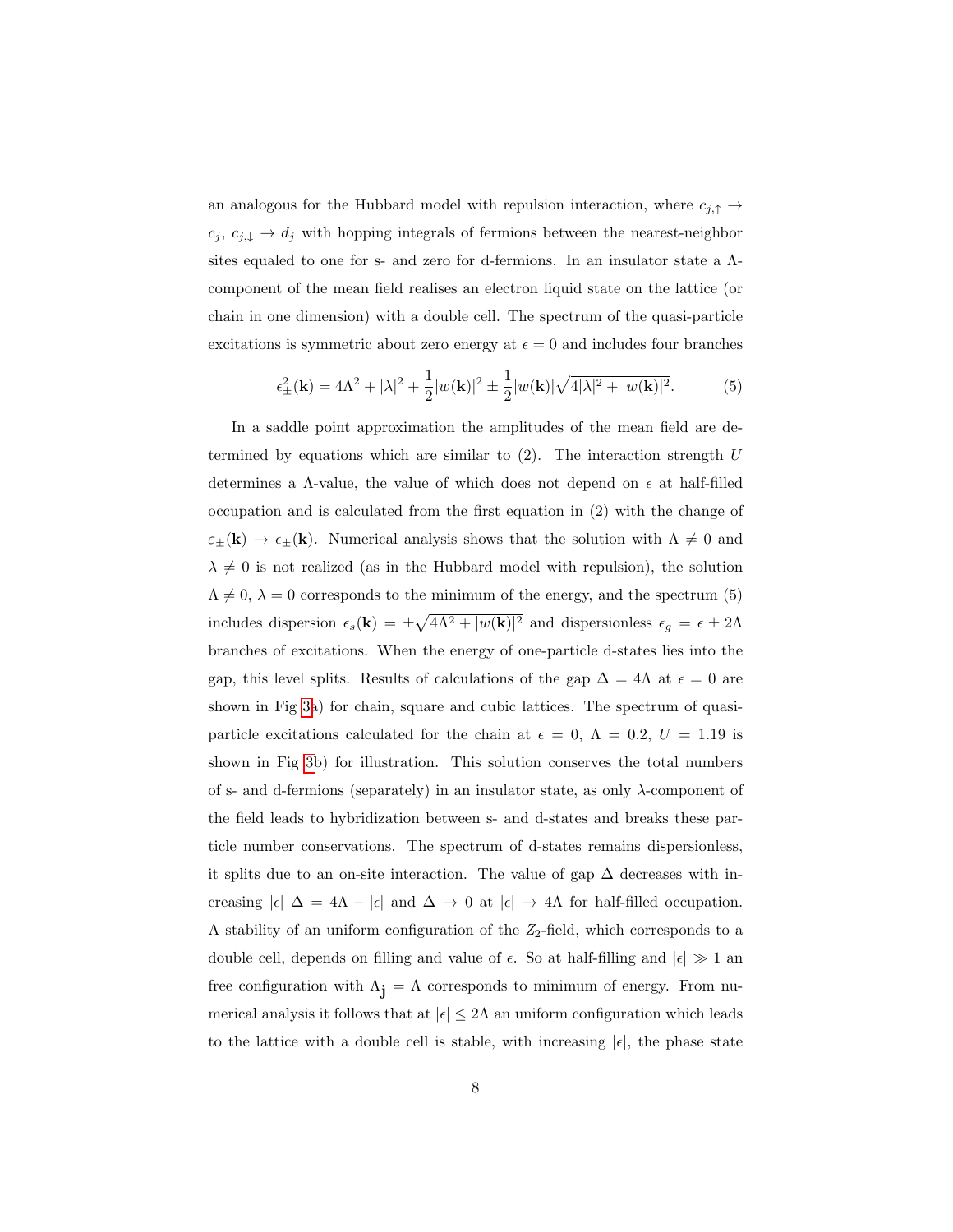

<span id="page-8-0"></span>Figure 3: (Color online) The gap  $\Delta$  as a function of U calculated in the Falicov-Kimball model at half-filing occupation and  $\epsilon = 0$  for the chain 1D, square 2D and cubic 3D lattices a). The spectrum of excitations calculated for the chain at  $\epsilon = 0$ ,  $\Lambda = 0.2$ ,  $U = 1.19$  b).

becomes unstable at  $|\epsilon| > 2\Lambda$ . Unfortunately, we cannot say for what value of  $2\Lambda<|\epsilon|<4\Lambda$  another stable configuration of the  $Z_2\text{-field}$  is realized and what is this field configuration.

## 4. Conclusions

In the Hubbard and Falicov-Kimball models the Mott-Hubbard phase transition is realized according to the scenario of the Majorana spin liquid, first considered by Kitaev [\[1\]](#page-11-0). In contrast to the Kitaev model this fermion liquid is non-topological gapped one. At half-filled occupation an uniform configuration of this field, which corresponds to a lattice with a double cell, responds to minimum of energy. Fermions move in a static  $Z_2$ -field, which is formed due to the on-site interaction between particles. Nontrivial solution for the amplitude of the mean field, which defines  $Z_2$ -field, conserves the particle numbers, forms the gapped spectrum of quasi-particle excitations, leads to an insulator state. The results of calculations show that the concept of the state of the Majorana spin liquid is productive for describing the insulator state at the Mott phase transition.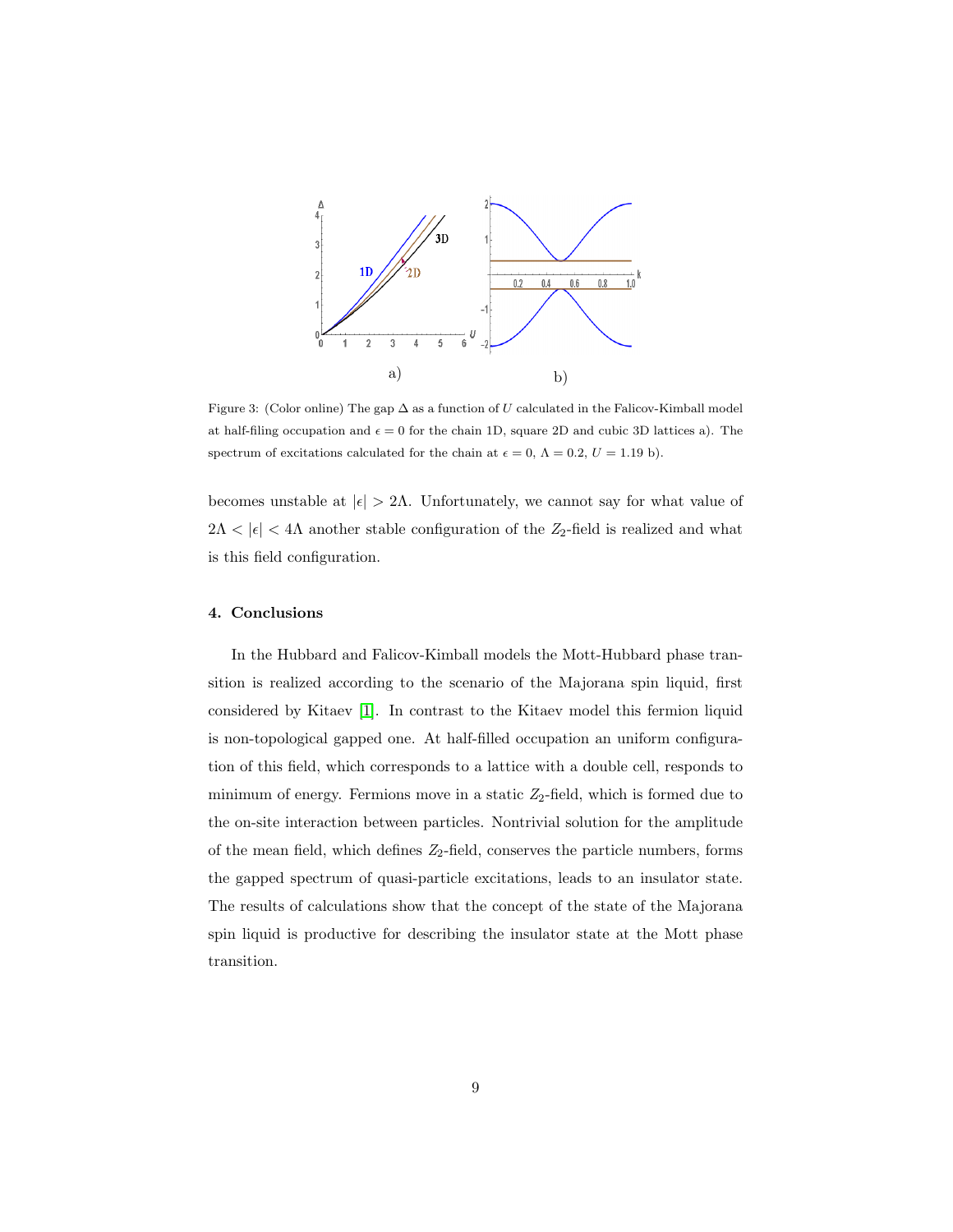## 5. Acknowledgments

It is the third month of the war between Ukraine and Russia, the author thanks the Ukrainian army and the Ukrainian people, who courageously defend Ukraine. The author also thanks those russian scientists who understand the horrors of this war for Ukraine and support ukrainian colleagues.

# 6. Methods

## Mean field approach with a two component  $\lambda$ -field

### 6.1. The Hubbard model with a repulsion interaction

Using the following relations between the operators we redefine the interaction term in the model Hamiltonian (1) as  $n_{\mathbf{j},\uparrow}n_{\mathbf{j},\downarrow}+n_{\mathbf{j},\downarrow}n_{\mathbf{j},\uparrow} = -(n_{\mathbf{j},\uparrow}-n_{\mathbf{j},\downarrow})^2 +$  $n_{\mathbf{j},\uparrow} + n_{\mathbf{j},\downarrow}$  and  $n_{\mathbf{j},\uparrow} + n_{\mathbf{j},\downarrow} = -\chi_{\mathbf{j}}^{\dagger} \chi_{\mathbf{j}},$  where  $\chi_{\mathbf{j}} = c_{\mathbf{j},\uparrow}^{\dagger} c_{\mathbf{j},\downarrow}$  and  $n_{\mathbf{j},\sigma}^2 = n_{\mathbf{j},\sigma}$ . Introducing a two parametric  $\lambda$ -field we can redefine the interaction term due to the Hubbard-Stratonovich transformation 2  $\frac{\Lambda_\mathbf{j}^2}{U} + 2\Lambda_\mathbf{j} (n_{\mathbf{j},\uparrow}-n_{\mathbf{j},\downarrow}) + \frac{|\lambda_\mathbf{j}|^2}{U}$  $\frac{\dot{\mathbf{j}}^\top}{U} + \lambda_{\mathbf{j}} \chi_{\mathbf{j}}^\dagger + \lambda_{\mathbf{j}}^* \chi_{\mathbf{j}}.$ We define the interaction term in the action  $S_{int}$  introducing the action  $S_0$ , which is determined by the Hamiltonian of the non-interacting fermions

$$
S_{int} = S_0 + 2\sum_{\mathbf{j}} \left( \frac{\Lambda_{\mathbf{j}}^2}{U} + \Lambda_{\mathbf{j}} (n_{\mathbf{j},\uparrow} - n_{\mathbf{j},\downarrow}) \right) + \sum_{\mathbf{j}} \left( \frac{|\lambda_{\mathbf{j}}|^2}{U} + \lambda_{\mathbf{j}} \chi_{\mathbf{j}}^{\dagger} + \lambda_{\mathbf{j}}^* \chi_{\mathbf{j}} \right). \tag{6}
$$

The canonical functional is defined as  $\mathcal{L} = \int \mathcal{D}[\Lambda, \lambda] \int \mathcal{D}[n_{\uparrow}, n_{\downarrow}, \chi^{\dagger}, \chi] e^{-S}$ , where the action  $S = \frac{2}{U} \sum_j \Lambda_j^2 + \frac{1}{U} \sum_j |\lambda_j|^2 + \int_0^\beta d\tau \Psi^\dagger(\tau) [\partial_\tau + \mathcal{H}_{eff}] \Psi(\tau)$  with  $\mathcal{H}_{eff} = \mathcal{H}_0 + 2 \sum_{\mathbf{j}} \Lambda_{\mathbf{j}} (n_{\mathbf{j},\uparrow} - n_{\mathbf{j},\downarrow}) + \sum_{\mathbf{j}} (\lambda_{\mathbf{j}} \chi_{\mathbf{j}}^{\dagger} + \lambda_{\mathbf{j}}^* \chi_{\mathbf{j}}),$  and  $\Psi(\tau)$  is the wave function. We expect  $\Lambda_j$  and  $\lambda_j$  to be independent of  $\tau$  due to translational invariance. Two component λ-field leads to hybridization between electron states with different spin (due to the  $\lambda$ -amplitude) and to formation of a static  $Z_2$ -field (due to the  $\Lambda$ -amplitude).

For investigation of the ground state of the system, determined by the effective Hamiltonian  $\mathcal{H}_{eff}$ , let us consider the equations for the amplitudes of the wave function  $\psi_{\sigma}(\mathbf{j})c_{\mathbf{j},\sigma}^{\dagger}$  and  $\psi_{-\sigma}(\mathbf{j})c_{\mathbf{j},-\sigma}^{\dagger}$  with the energy  $\varepsilon$  in the Z<sub>2</sub>-field:

$$
(\varepsilon - 2\Lambda_{\mathbf{j}})\psi_{\sigma}(\mathbf{j}) - \sum_{\mathbf{a}} \psi_{\sigma}(\mathbf{j} + \mathbf{a}) - t \sum_{\mathbf{b}} \psi_{\sigma}(\mathbf{j} + \mathbf{b}) + \lambda_{\mathbf{j}}^* \psi_{-\sigma}(\mathbf{j}) = 0,
$$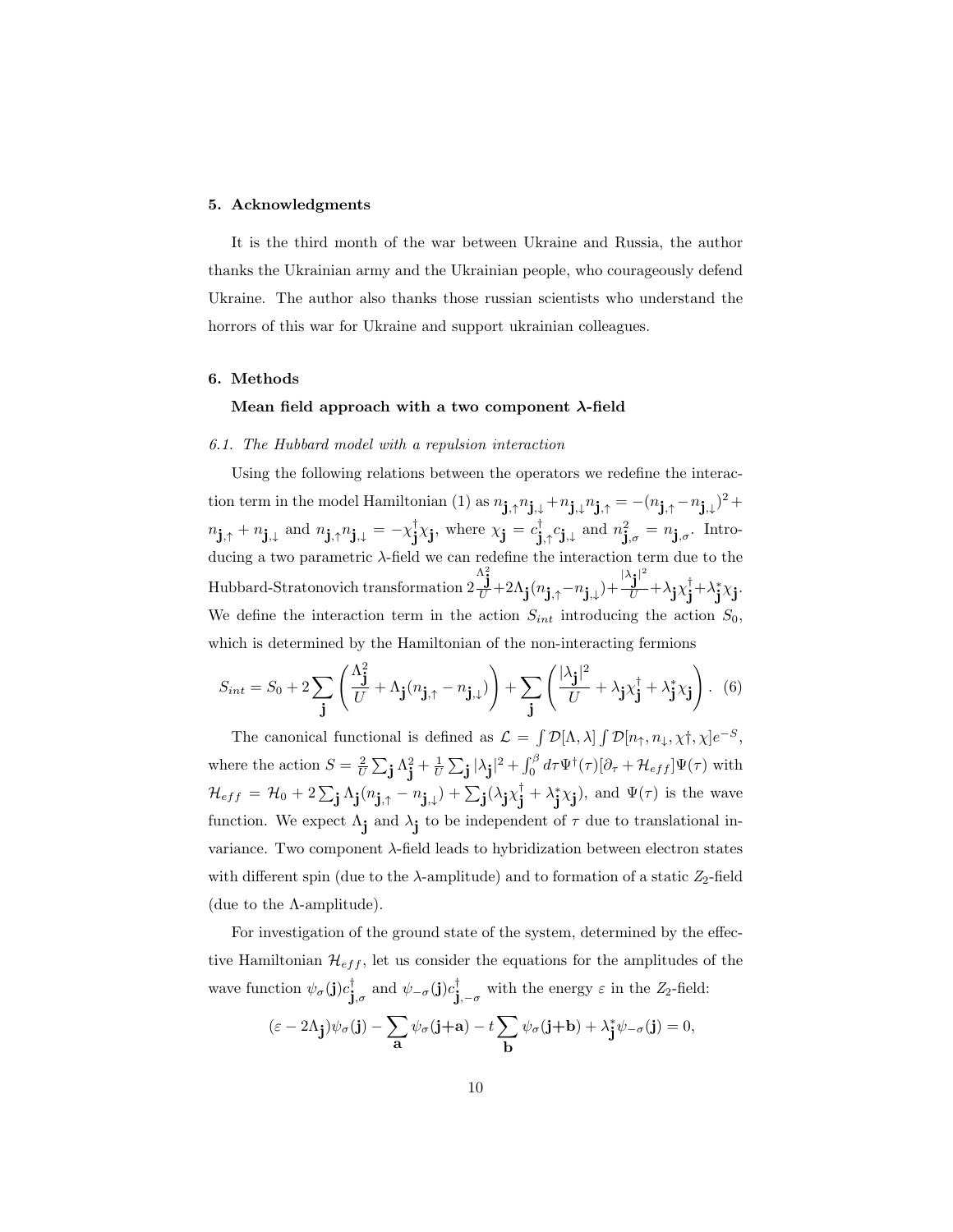$$
(\varepsilon + 2\Lambda_{\mathbf{j}})\psi_{-\sigma}(\mathbf{j}) - \sum_{\mathbf{a}} \psi_{-\sigma}(\mathbf{j} + \mathbf{a}) - t \sum_{\mathbf{b}} \psi_{-\sigma}(\mathbf{j} + \mathbf{b}) + \lambda_{\mathbf{j}} \psi_{\sigma}(\mathbf{j}) = 0, \tag{7}
$$

where the summations over the nearest-neighbor lattice sites with the coordinates  $j+a$  and the next nearest-neighbor lattice sites with the coordinates  $j+b$ . The action is a quadratic function of  $\Lambda_j$ , we consider the two values of the Λ-field  $Λ_j = ±Λ$  chaotically located at lattice sites, for  $λ_j = λ$ . As we noted above, the variables  $\Lambda_j = \pm \Lambda$  are identified with a static  $Z_2$ -field determined on the lattice sites, the band electrons move in this static field. Detailed numerical analysis of Eqs (7) shows, that for  $t = 0$  an uniform configuration with  $\Lambda_i = \Lambda$ and  $\Lambda_{j+a} = -\Lambda$  for all variables corresponds to the ground state of an electron liquid described by Eqs (7) [\[1,](#page-11-0) [6,](#page-11-5) [7\]](#page-12-0). The action S and  $\mathcal{H}_{eff}$  can be solved for an uniform configuration of a static  $Z_2$ -field, one can integrate out the fermionic contribution to obtain the action S per atom, where  $\omega_n = T(2n + 1)\pi$  are the Matsubara frequencies

$$
\frac{S}{\beta} = -\frac{T}{N} \sum_{\mathbf{k}} \sum_{n} \ln[(\omega_n^2 + \varepsilon_+^2(\mathbf{k}))(\omega_n^2 + \varepsilon_-^2(\mathbf{k}))] + 2\frac{\Lambda^2}{U} + \frac{|\lambda|^2}{U},\tag{8}
$$

where

$$
\varepsilon_{\pm}^{2}(\mathbf{k}) = 4\Lambda^{2} + (|\lambda| \pm |w(\mathbf{k})|)^{2},\tag{9}
$$

where  $w(\mathbf{k}) = \sum^{D} (1 + \exp(ik_{\alpha}))$ ,  $\mathbf{k} = (k_x, k_y, k_z)$  is the wave vector.

We define the solutions for the amplitudes of the  $\lambda$ -field in a saddle point approximation for the functional  $\mathcal{L}$ , the minimal action S will dominate if  $\Lambda$ and  $\lambda$  satisfy the following equations  $\partial S/\partial \Lambda = 0$  and  $\partial S/\partial \lambda = 0$ .

#### 6.2. The Hubbard model with an attractive interaction

In the Hubbard model with an attractive interaction we will use the following relations for the operators  $-n_{\mathbf{j},\uparrow}n_{\mathbf{j},\downarrow}-n_{\mathbf{j},\downarrow}n_{\mathbf{j},\uparrow}=-(n_{\mathbf{j},\uparrow}+n_{\mathbf{j},\downarrow})^2+n_{\mathbf{j},\uparrow}+n_{\mathbf{j},\downarrow}$ and  $-n_{\mathbf{j},\uparrow}n_{\mathbf{j},\downarrow} = -\gamma_{\mathbf{j}}^{\dagger}\gamma_{\mathbf{j}}$  with  $\gamma_{\mathbf{j}} = c_{\mathbf{j},\downarrow}c_{\mathbf{j},\uparrow}$ . The corresponding term to the action has the following form  $\sum_j$ [2]  $\frac{\Omega_{\mathbf{j}}^2}{|U|}+2\Omega_{\mathbf{j}}(n_{\mathbf{j},\uparrow}+n_{\mathbf{j},\downarrow})+\frac{|\omega_{\mathbf{j}}|^2}{|U|}$  $\frac{\omega\mathbf{j}^{\dagger}}{|U|} + \omega\mathbf{j}\gamma\mathbf{j}^{\dagger} + \omega\mathbf{j}^{\ast}\chi\mathbf{j}].$ 

Similarly to the case of repulsive interaction, consider the equations for the amplitudes of the wave function  $\psi_{\sigma}(\mathbf{j})c_{\mathbf{j},\sigma}^{\dagger}$  and  $\varphi_{-\sigma}(\mathbf{j})c_{\mathbf{j},-\sigma}$  with the energy  $\varepsilon$  in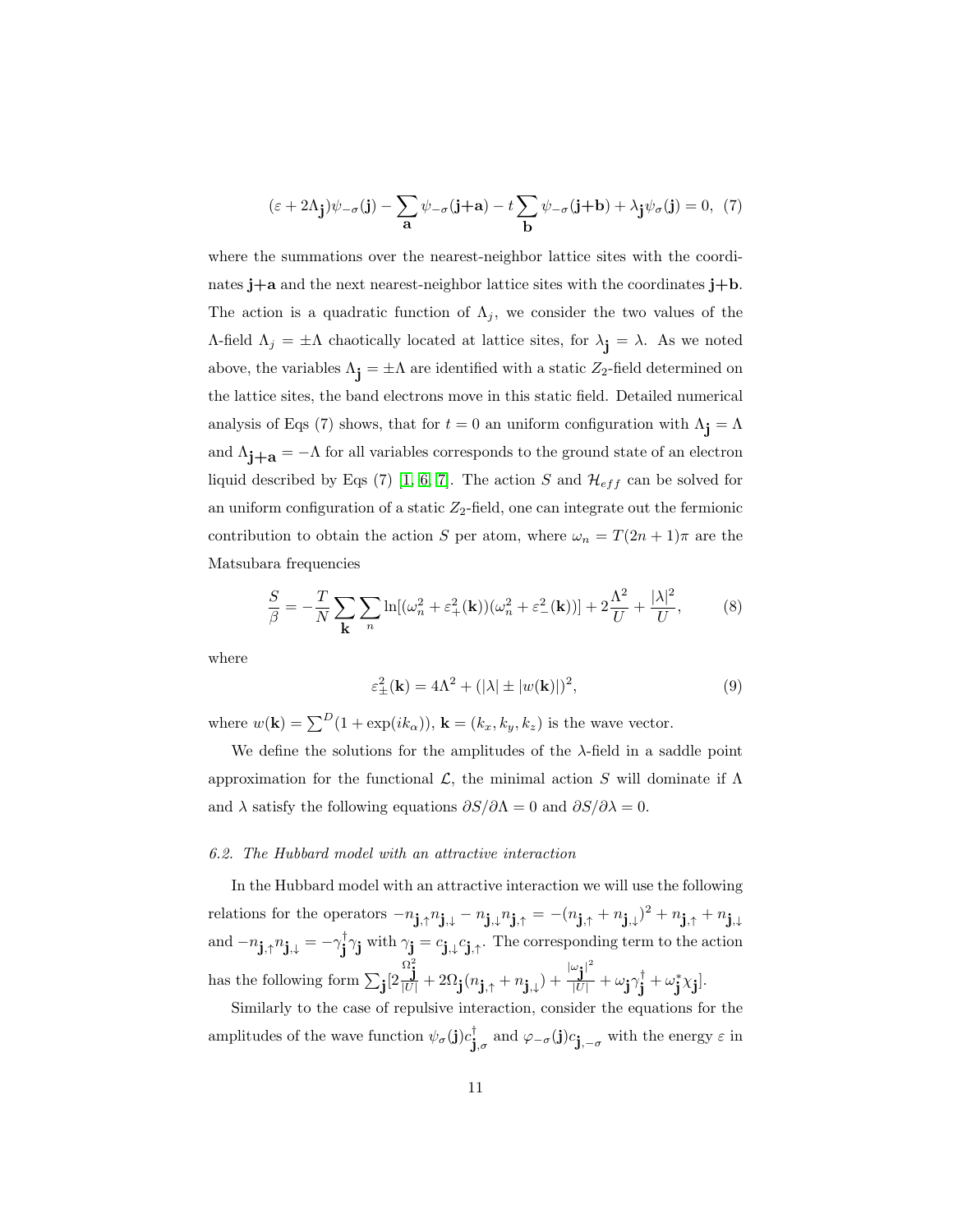the  $Z_2$ -field, which is defined by a variable  $\Omega_j = \pm \Omega$  on each lattice site:

$$
(\varepsilon + 2\Omega_{\mathbf{j}})\psi_{\sigma}(\mathbf{j}) - \sum_{\mathbf{a}} \psi_{\sigma}(\mathbf{j} + \mathbf{a}) - t \sum_{\mathbf{b}} \psi_{\sigma}(\mathbf{j} + \mathbf{b}) + \omega_{\mathbf{j}}^* \varphi_{-\sigma}(\mathbf{j}) = 0,
$$
  

$$
(\varepsilon - 2\Omega_{\mathbf{j}})\varphi_{-\sigma}(\mathbf{j}) + \sum_{\mathbf{a}} \varphi_{-\sigma}(\mathbf{j} + \mathbf{a}) + t \sum_{\mathbf{b}} \varphi_{-\sigma}(\mathbf{j} + \mathbf{b}) + \omega_{\mathbf{j}} \psi_{\sigma}(\mathbf{j}) = 0, \text{(10)}
$$

From the numerical analysis of the stability of the electron liquid, described by Eqs (10), already traditional conclusion follows that for  $t = 0$  and  $\omega_j = \omega$ an uniform configuration with  $\Omega_j = \Omega$  and  $\Omega_{j+a} = -\Omega$  for all variables  $\Omega_j$ corresponds to the ground state. At half-filled occupation, the phase state with a double lattice cell is stable for arbitrary values of  $\Omega$  and  $\omega$ . This makes it possible to study the phase state of the electron liquid in the case of an attractive Hubbard interaction.

# References

- <span id="page-11-0"></span>[1] A.Yu.Kitaev, Anyons in an exactly solved model and beyond. Annals of Physics, 321, (2006) 2.
- <span id="page-11-1"></span>[2] E.H.Lieb and F.Y.Wu, Absence of Mott Transition in an Exact Solution of the Short-Range, One-Band Model in One Dimension, Phys.Rev.Lett., 20 (1968) 1445.
- <span id="page-11-2"></span>[3] M. Cyrot, Theory of Mott transition : Applications to transition metal oxides, J.Phys. France 33, (1972) 125.
- <span id="page-11-3"></span>[4] I.N.Karnaukhov, Mott transition in two-band fermion model with on-site Coulomb repulsion, Annals of Physics, 422, (2020) 168308.
- <span id="page-11-4"></span>[5] D.P. Arovas, E.Berg, S.Kivelson, S.Raghu, The Hubbard Model, Annual Reviews of Condensed Matter Physics 13, (2022) 239.
- <span id="page-11-5"></span>[6] E.H.Lieb, Flux phase of the half-filled band. Phys.Rev.Lett. 73, (1994) 2158.